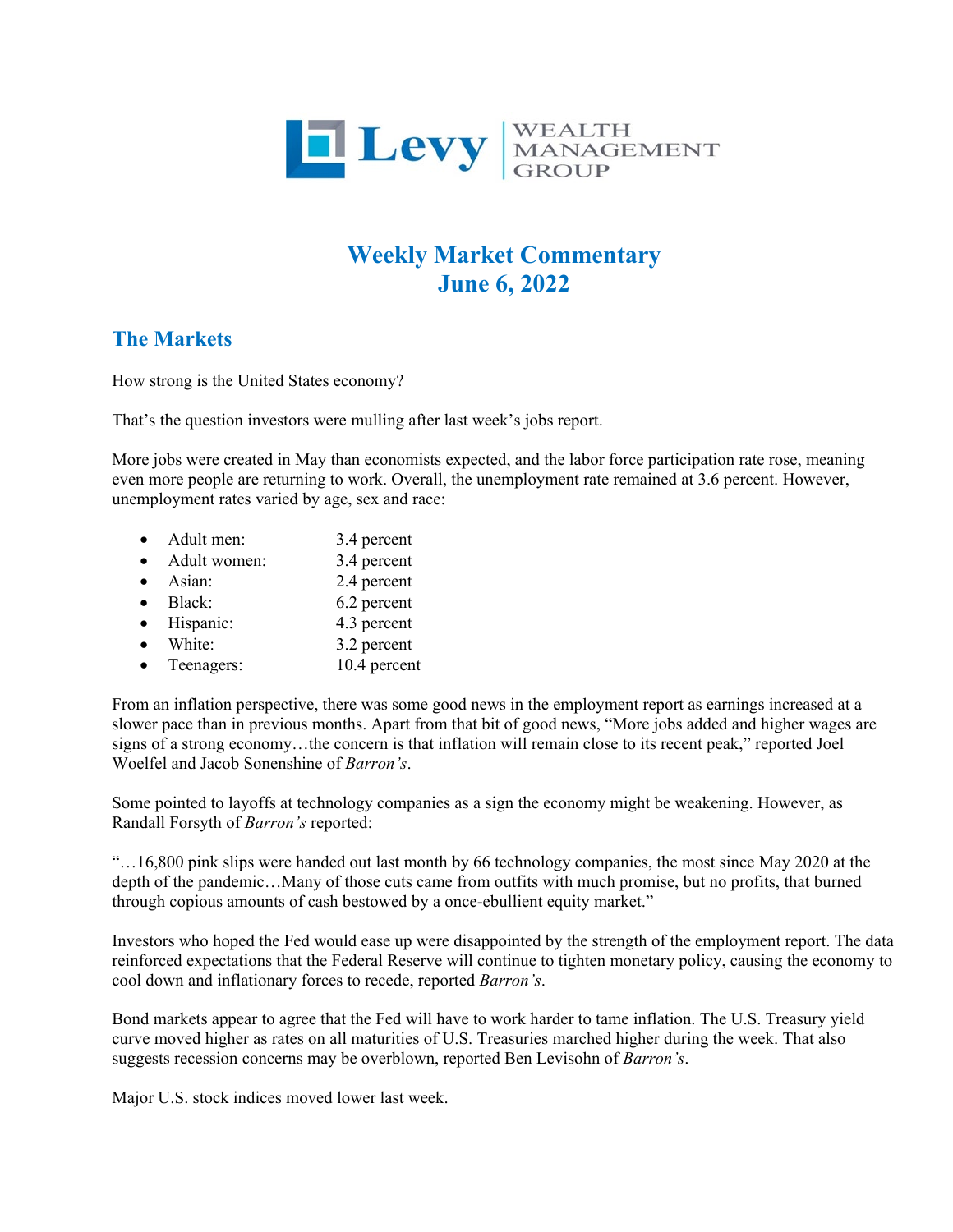| Data as of $6/3/22$                | 1-Week   | Y-T-D     | 1-Year   | 3-Year | 5-Year | 10-Year |
|------------------------------------|----------|-----------|----------|--------|--------|---------|
| Standard & Poor's 500 Index        | $-1.2\%$ | $-13.8\%$ | $-2.0\%$ | 14.4%  | 11.0%  | 12.4%   |
| Dow Jones Global ex-U.S. Index     | 0.4      | $-13.0$   | $-15.9$  | 3.8    |        | 4.3     |
| 10-year Treasury Note (yield only) | 3.0      | N/A       | 1.6      | 2.1    | 2.2    | 1.5     |
| Gold (per ounce)                   | $-0.4$   | 1.4       | $-1.2$   | 11.9   | 7.6    | 1.2     |
| <b>Bloomberg Commodity Index</b>   | 0.0      | 34.9      | 43.5     | 20.0   | 10.3   | 0.5     |

S&P 500, Dow Jones Global ex-US, Gold, Bloomberg Commodity Index returns exclude reinvested dividends (gold does not pay a dividend) and the three-, five-, and 10-year returns are annualized; and the 10-year Treasury Note is simply the yield at the close of the day on each of the historical time periods.

Sources: Yahoo! Finance; MarketWatch; djindexes.com; U.S. Treasury; London Bullion Market Association.

Past performance is no guarantee of future results. Indices are unmanaged and cannot be invested into directly. N/A means not applicable.

**WHAT'S WRONG WITH THIS PICTURE?** Consumers are feeling more pessimistic than they have in a decade. The University of Michigan Consumer Sentiment Survey shows that sentiment has been sliding lower all year. In May, consumer sentiment was down 10.4 percent from April and 29.6 percent year-over-year. Surveys of Consumers Director Joanne Hsu explained:

"This recent drop [in sentiment] was largely driven by continued negative views on current buying conditions for houses and durables, as well as consumers' future outlook for the economy, primarily due to concerns over inflation."

One reason analysts keep an eye on consumer sentiment is that it helps predict what will happen to consumer spending. In theory, when consumers are optimistic, spending should increase and when they are pessimistic, spending should decline.

That's not what happened this year, though.

Despite high levels of pessimism, inflation-adjusted consumer spending has increased every month in 2022, supported by solid wage gains and abundant savings. Here's the month-by-month rundown:

- January  $+1.5$  percent from the preceding month
- February  $+0.1$  percent from the preceding month
- March  $+0.5$  percent from the preceding month
- April  $+0.7$  percent from the preceding month

Consumer spending includes everything we buy: furniture, cars, clothing, food, shelter, fuel, healthcare, education – you get the idea. It is the primary driver behind the American economy, comprising about 70 percent of economic growth (as measured by gross domestic product or GDP).

It's possible that consumers are less pessimistic than the Consumer Sentiment survey suggests. Hsu wrote, "Less than one quarter of consumers expected to be worse off financially a year from now. Looking into the long term, a majority of consumers expected their financial situation to improve over the next five years; this share is essentially unchanged during 2022. A stable outlook for personal finances may currently support consumer spending."

So, consumers are pessimistic – and they also seem to be optimistic. It's an interesting conundrum.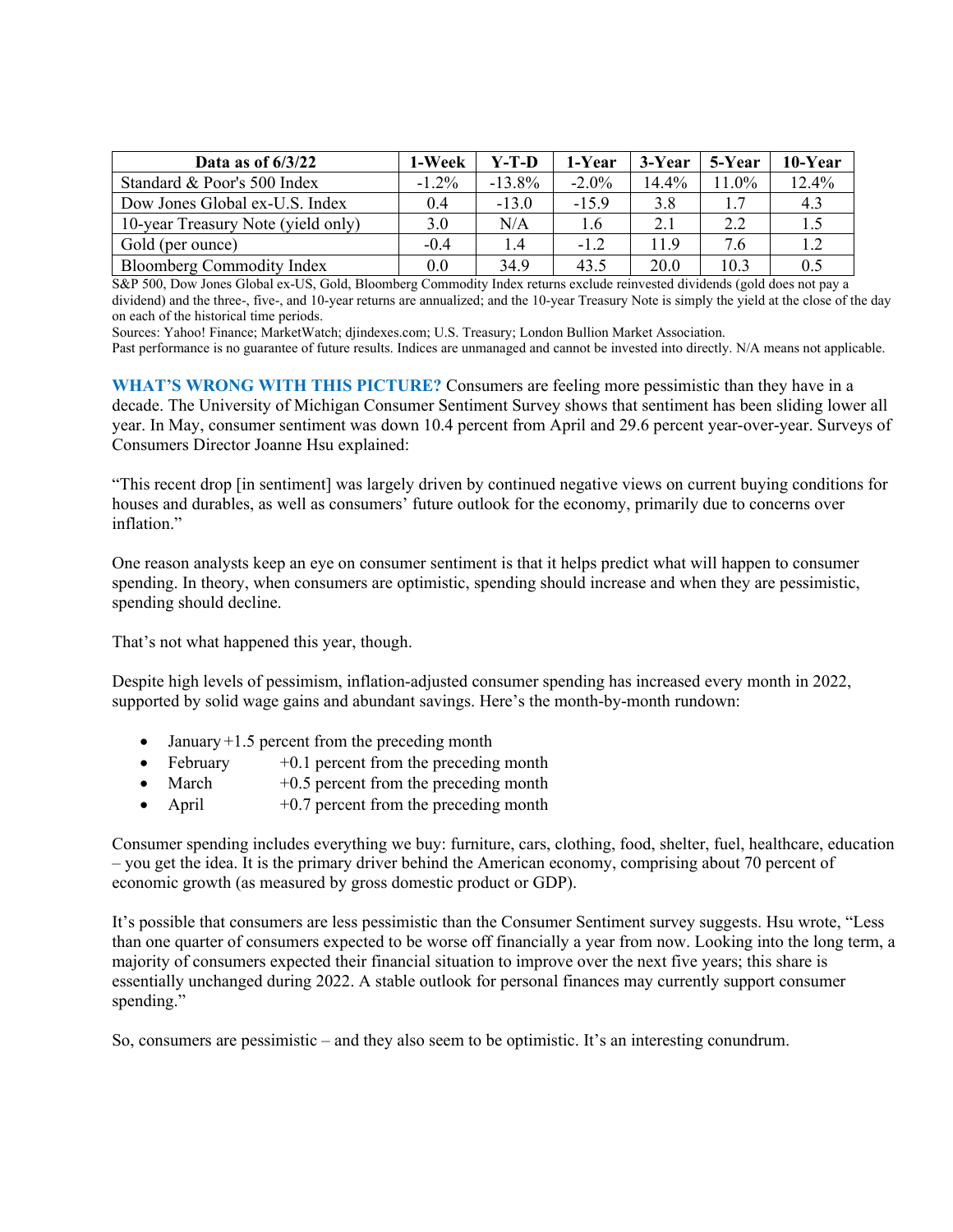## **Weekly Focus – Think About It**

"The test of a first-rate intelligence is the ability to hold two opposed ideas in mind at the same time and still retain the ability to function."

*—F. Scott Fitzgerald, author*

Best Regards,

Victor Levy for Levy Wealth Management Group

**Levy** MANAGEMENT

1818 Market St | Suite 3232 | Philadelphia, PA 19103 Main: 215-875-8720 | Fax: 215-875-8756 [info@levywealth.com](mailto:info@levywealth.com) [www.levywealth.com](http://www.levywealth.com/)

\* These views are those of Carson Coaching, and not the presenting Representative or the Representative's Broker/Dealer, and should not be construed as investment advice.

\* This newsletter was prepared by Carson Coaching. Carson Coaching is not affiliated with the named broker/dealer.

\* Government bonds and Treasury Bills are guaranteed by the U.S. government as to the timely payment of principal and interest and, if held to maturity, offer a fixed rate of return and fixed principal value. However, the value of fund shares is not guaranteed and will fluctuate.

\* Corporate bonds are considered higher risk than government bonds but normally offer a higher yield and are subject to market, interest rate and credit risk as well as additional risks based on the quality of issuer coupon rate, price, yield, maturity, and redemption features.

\* The Standard & Poor's 500 (S&P 500) is an unmanaged group of securities considered to be representative of the stock market in general. You cannot invest directly in this index.

\* All indexes referenced are unmanaged. Unmanaged index returns do not reflect fees, expenses, or sales charges. Index performance is not indicative of the performance of any investment.

\* The Dow Jones Global ex-U.S. Index covers approximately 95% of the market capitalization of the 45 developed and emerging countries included in the Index.

\* The 10-year Treasury Note represents debt owed by the United States Treasury to the public. Since the U.S. Government is seen as a risk-free borrower, investors use the 10-year Treasury Note as a benchmark for the long-term bond market.

\* Gold represents the afternoon gold price as reported by the London Bullion Market Association. The gold price is set twice daily by the London Gold Fixing Company at 10:30 and 15:00 and is expressed in U.S. dollars per fine troy ounce.

\* The Bloomberg Commodity Index is designed to be a highly liquid and diversified benchmark for the commodity futures market. The Index is composed of futures contracts on 19 physical commodities and was launched on July 14, 1998.

\* The Dow Jones Industrial Average (DJIA), commonly known as "The Dow," is an index representing 30 stock of companies maintained and reviewed by the editors of The Wall Street Journal.

\* The NASDAQ Composite is an unmanaged index of securities traded on the NASDAQ system.

\* International investing involves special risks such as currency fluctuation and political instability and may not be suitable for all investors. These risks are often heightened for investments in emerging markets.

\* Yahoo! Finance is the source for any reference to the performance of an index between two specific periods.

\* Opinions expressed are subject to change without notice and are not intended as investment advice or to predict future performance.

\* Economic forecasts set forth may not develop as predicted and there can be no guarantee that strategies promoted will be successful.

\* Past performance does not guarantee future results. Investing involves risk, including loss of principal.

\* You cannot invest directly in an index.

\* Stock investing involves risk including loss of principal.